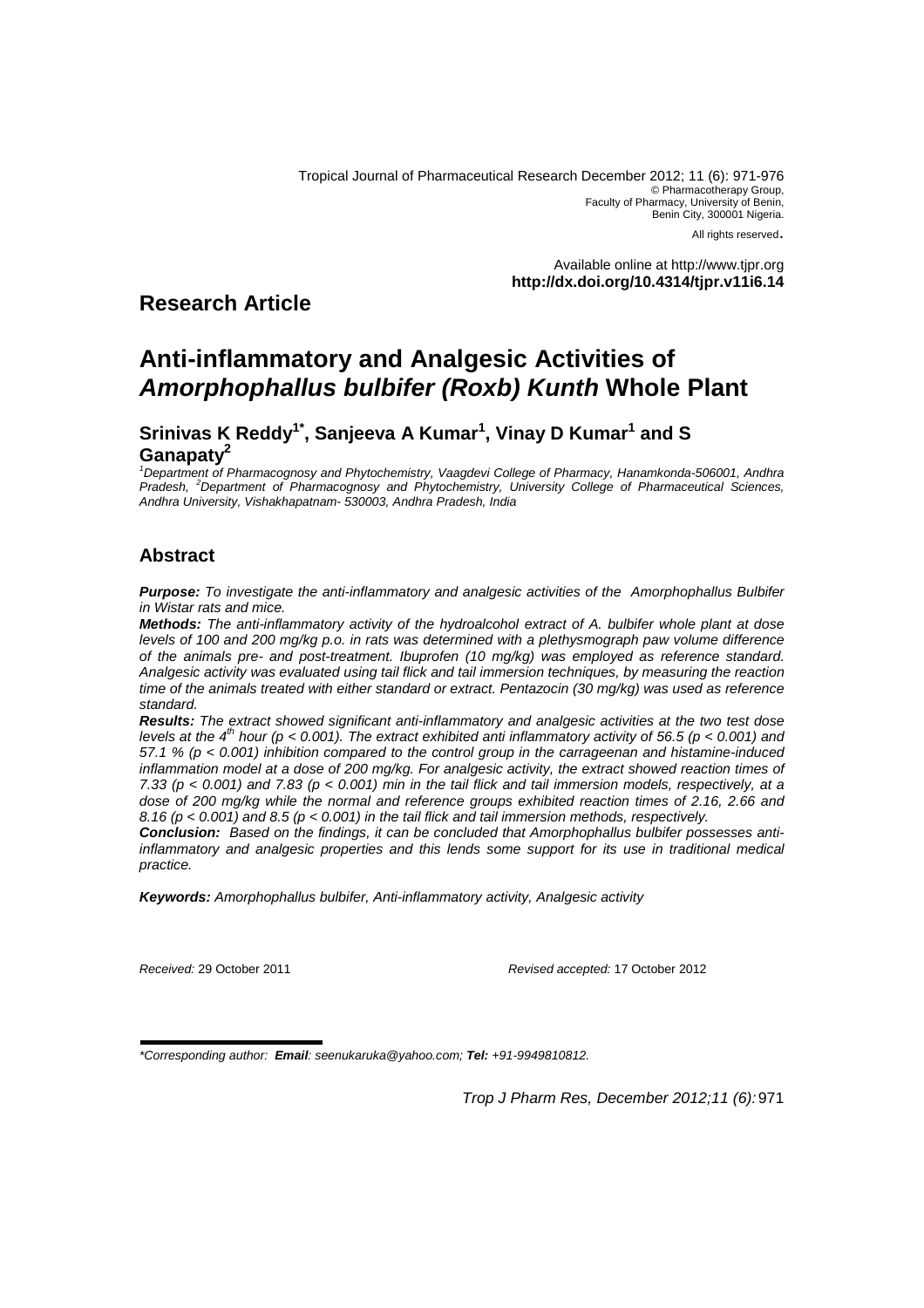## **INTRODUCTION**

Amorphophallus bulbifer (Roxb) Blume, a member of Araceae family is a cormous herb; it is commonly known as Devil's Tongue in Western countries. The plant is widely distributed in Burma and Himalayan regions of Asia [1]. The plant is highly valuable in traditional Indian medicine for the treatment of piles, andin this regard, fresh rhizome pieces are taken twice or thrice daily for one month for curing piles and gonorrhea. It is also used to treat hemorrhoids and diarrhea [2]. Small pieces of fresh petiole and bulbils of this plant are cooked as vegetable with dry fish and taken with rice once a day for 10 - 12 days for rheumatic muscular and joint pain while crushed tubers are used as antidote to poisoning from animal bites [3,4]. Water soluble amino acids [5], alkaloids from the dried entire plant [6] and sulfur compounds from the flowers [7] have been reported from the plant.

Studies substantiating its use in inflammation and pain are lacking although the plant is an important remedy for various ailments in traditional medicine, including pain and inflammation [1]. Therefore, the present study was aimed to evaluate the anti-inflammatory and analgesic activities of the whole plant in order to determine if there is any scientific basis for its use in traditional medicine.

## **EXPERIMENTAL**

## **Collection of plant material**

The fresh whole plant of A. bulbifer (3 kg) was procured from the rural belt of Annaram forest of Nizamabad district, Andhra Pradesh, India in October 2008 and authenticated by Professor VS Raju, a taxonomist in the Department of Botany, Kakatiya University, Warangal, Andhra Pradesh, India. A voucher specimen (AU/UCPSc/PCG/KSR/04/2008) was deposited in the herbarium of the Department of Pharmaceutical Sciences, Andhra University, Visakhapatnam, India for future reference. The material was air-dried,

pulverised, and passed through a sieve with aperture size of 0.355 µm and used for further studies.

#### **Preparation of extract**

The dried and powdered material (500 g) was extracted by cold maceration with 3 L of ethanol: water (3:2) at room temperature for 72 h. It was filtered and the solvent was removed under reduced pressure thereafter the extract was used for the toxicity studies as well as for anti-inflammatory and analgesic studies. The yield of the extract was 8.49 %w/w. The extract was first suspended in 0.5 %w/v aqueous solution of sodium carboxy methyl cellulose prior to use.

## **Experimental animals**

Adult Wistar rats  $(150 - 200$  g) and Swiss albino mice of either sex were used in the studies. The animals were kept in standard polypropylene cages at room temperature (30  $\pm 2$ <sup>0</sup>C) and 60 - 65 % relative humidity [8]. All the experimental protocols were approved by the institutional animal ethical committee of Vaagdevi College of Pharmacy, Hanamkonda, Andhra Pradesh, India, vide approval no. 1047/AC/09/CPCSEA. The animals used in the studies were handled according to international guidelines [8].

#### **Gross behavioral and acute toxicity studies**

The extract was screened for the gross behavioral and toxicity studies in Swiss albino mice. Groups of mice comprising six animals each were treated with 100, 200, 400,800, 1000, 2000 and 3000 mg/kg of the extract suspended in 0.5 % w/v sodium carboxy methyl cellulose (Na CMC) orally via a gastric catheter. The animals were then observed continuously for the first 4 h for any behavioral changes and also for mortality at the end of 72 h [9]. The control group was given the vehicle (0.5 % w/v sodium carboxymethyl cellulose). Based on the acute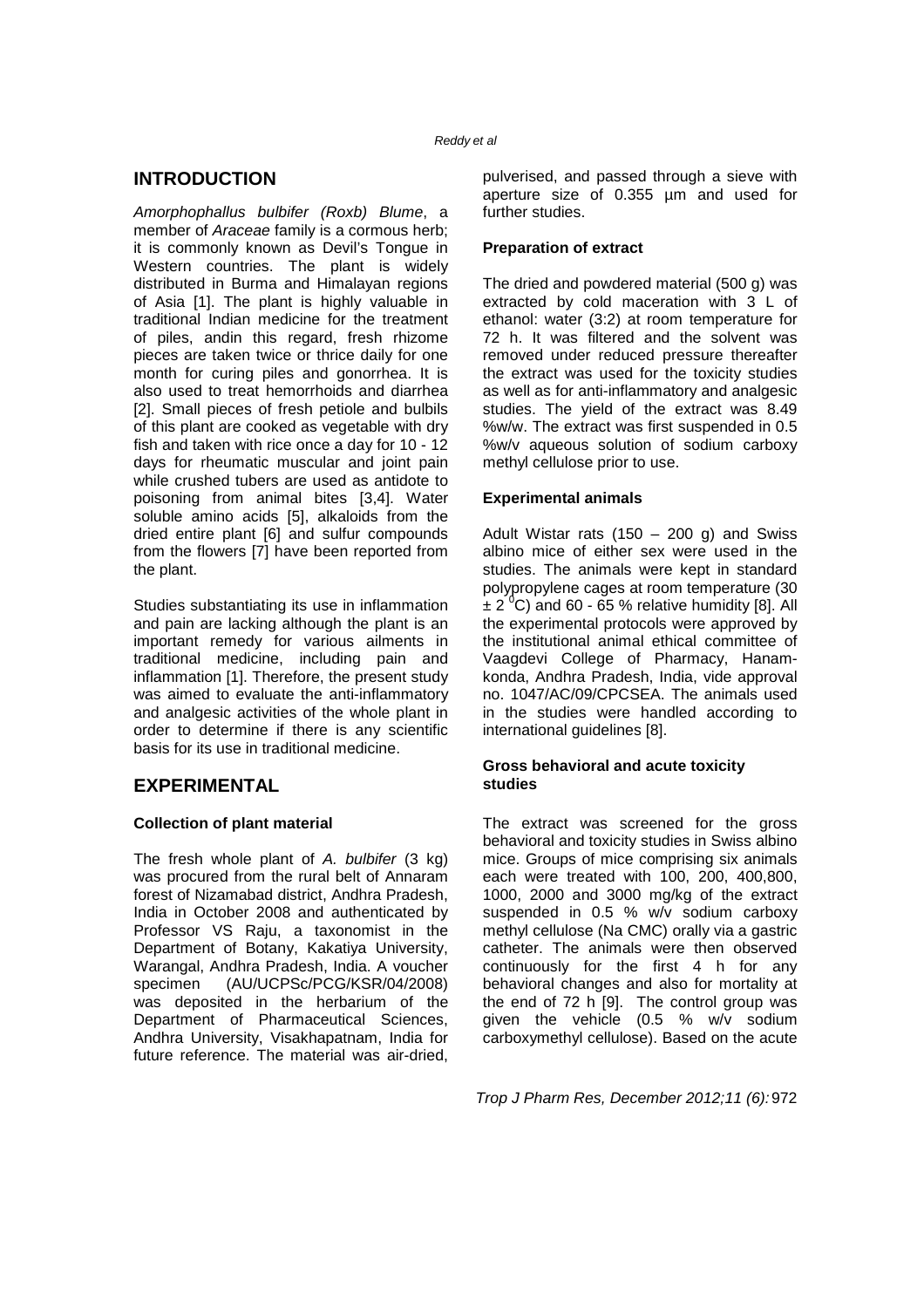toxicity study, 100 and 200 mg/kg doses were selected for subsequent studies.

#### **Anti-inflammatory studies Carrageenaninduced paw edema model**

Anti-inflammatory activity was evaluated in adult Wistar rats in treatment groups of six animals each. The test samples (100 and 200 mg/kg extract) or ibuprofen (reference, 10 mg/kg) or 0.5 %w/v Na CMC (control, 0.2 ml/100 g) were administered orally 1 h prior to subcutaneous injection of 0.1 ml of sterile saline carrageenan (1 %w/v) in the subplantar region of the left hind paw. The contra lateral paw was injected with an equal volume of saline. Paw volume was measured with a plethysmograph immediately after, i.e., at 0 h, and subsequently 1 h, 2 h and 4 h after administration. Anti-inflammatory activity was expressed as inhibition (%) of edema  $[10,11]$ .

#### **Histamine-induced paw edema model**

Histamine (0.1 %w/v in normal saline) was injected into the right hind paw of each rat at a dose of 0.1 ml to induce edema. Paw volume was measured with a plethysmograph at 0, 1, 2 and 4 h. Anti-inflammatory activity was expressed as inhibition (%) of edema [12,13].

#### **Analgesic studies**

## **Tail flick method**

Swiss Albino mice were screened for sensitivity test by placing the tip of the tail on the radiant heat source. Any animal that failed to withdraw its tail within 5 s was rejected from the study. The selected animals were then divided into four groups of six mice each. Each of the groups received one of the following: extract (100, 200 mg/kg), pentazocin (reference, 30 mg/kg) and 0.5% w/v sodium CMC (control, 0.1 ml/10 g) in normal saline intraperitoneally. Basal reaction time was measured initially (0 min) and at 15, 30, 45 and 60 min. A cut-off period of 10 s

was observed to avoid damage to the tail [14,15].

#### **Tail immersion method**

The animals were screened for sensitivity by immersing the tail of the mice gently in hot water maintained at  $55 - 55.5$  °C. The mice that lifted their tails from the hot water within 5 s were selected for the study. The selected mice were then divided into four groups ( $n =$ 6). Group-I animals received 0.5 % Na CMC (0.1 ml/10 gm) in normal saline intraperitoneally and served as control. Group-II received pentazocin (reference, 30 mg/kg) while Groups-III and IV animals received the extract in 0.5 %w/v Na CMC in normal saline at a dose of 100 and 200 mg/kg, respectively, in a similar manner. Following administration of the samples, reaction time was measured at 0, 15, 30, 45 and 60 min [15,16].

#### **Statistical analysis**

All the results are expressed as mean  $\pm$ standard error of mean (SEM). The data were analyzed for statistical significance by oneway analysis of variance (ANOVA) followed by Dunnett's test using Graph Pad Prism, version 4.5, software (Graph Pad Software, Inc). Values of  $p < 0.001$  were considered statistically significant.

## **RESULTS**

## **Gross behavioral and acute toxicity**

Gross behavioral and acute toxicity data revealed marked analgesia at all tested dose levels. No mortality was observed in any of the tested doses at the end of 72 h .

## **Anti-inflammatory activity**

Anti-inflammatory data are presented in Table 1 for the carrageenan-induced paw edema model and Table 2 for histamineinduced inflammation model, The results reveal that the extract exhibited statistically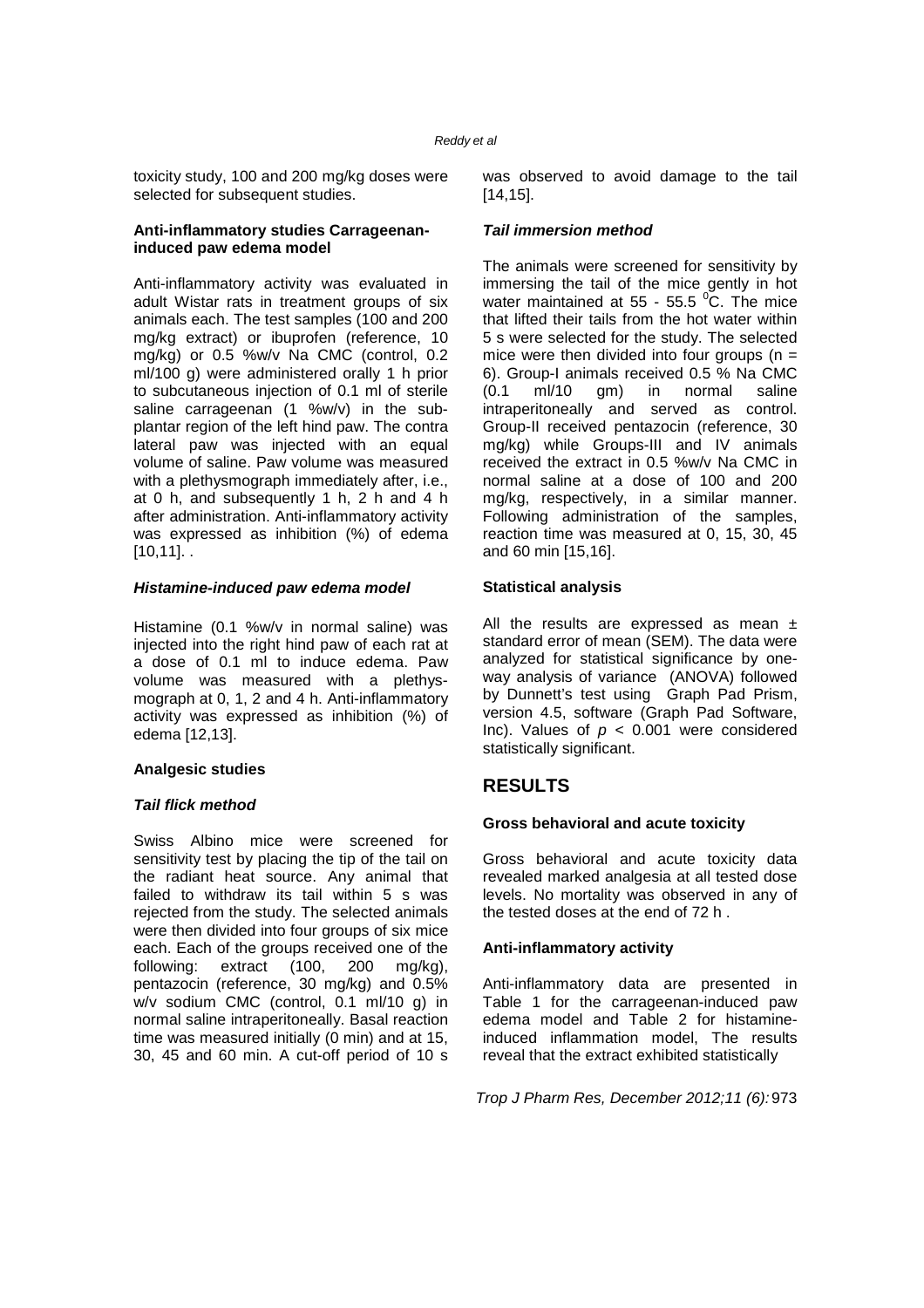**Table 1:** Anti-inflammatory activity of the hydroalcohol extract of A. bulbifer in carrageenan-induced paw edema in Wistar rats

| Group | <b>Treatment</b> | <b>Dose</b> | 0 h        | <b>Inhibition</b><br>of paw<br>edema (%)<br>at $4h$         |                                                                            |                    |      |
|-------|------------------|-------------|------------|-------------------------------------------------------------|----------------------------------------------------------------------------|--------------------|------|
|       | Control          |             |            | 0.2ml/100g $0.75\pm0.038$ 0.997 $\pm0.044$ 1.21 $\pm$ 0.044 |                                                                            | 1.48±0.039         |      |
| Ш     | Ibuprofen        | 10ma/ka     |            |                                                             | $0.706\pm0.020$ $1.06\pm0.038$ $1.037\pm0.024$ $0.96\pm0.045$ <sup>*</sup> |                    | 64.0 |
| Ш     | Extract          | $100$ mg/kg |            | $0.71\pm0.015$ 1.057 $\pm$ 0.025 1.08 $\pm$ 0.023           |                                                                            | $1.04 \pm 0.027$ * | 53.5 |
| IV    | Extract          | 200mg/kg    | በ 69+0 022 | $0.972 \pm 0.022$ 1.027 $\pm 0.018$                         |                                                                            | $0.99 + 0.039*$    | 56.5 |

All values are expressed as mean  $\pm$  SEM, \*p < 0.001, compared to control group

**Table 2:** Anti-inflammatory activity of hydroalcohol extract of A. bulbifer in histamine-induced paw edema in Wistar rats

|              | <b>Treatment</b> |               |                                                                                                                                                                     | $\%$<br>inhibition |                  |                     |                           |
|--------------|------------------|---------------|---------------------------------------------------------------------------------------------------------------------------------------------------------------------|--------------------|------------------|---------------------|---------------------------|
| Group        |                  | <b>Dose</b>   | 0 h                                                                                                                                                                 | 1 h                | 2 h              | 4 h                 | of paw<br>edema<br>at 4 h |
|              | NaCMC            | $0.2$ ml/100g | $0.76 \pm 0.013$                                                                                                                                                    | $0.94 \pm 0.016$   | $1.20 \pm 0.043$ | $1.30 \pm 0.029$    |                           |
| $\mathbf{I}$ | <b>Ibuprofen</b> | 10mg/kg       | $0.706 \pm 0.044$                                                                                                                                                   | 1.056±0.024        | 1.026±0.024      | $0.98 \pm 0.023*$   | 61.18                     |
| Ш            | Extract          | $100$ mg/kg   | $0.73 \pm 0.028$                                                                                                                                                    | $1.14 \pm 0.196$   | $1.10 \pm 0.021$ | $1.08 \pm 0.02*$    | 52.05                     |
| IV           | Extract          | $200$ mg/kg   | $0.69 \pm 0.013$<br>$\mathbf{A} \cup \mathbf{B}$ and the contract of $\mathbf{A} \cup \mathbf{B}$ and $\mathbf{A} \cup \mathbf{B}$ and $\mathbf{A} \cup \mathbf{B}$ | $1.063 \pm 0.031$  | $1.02 \pm 0.032$ | $0.986 \pm 0.029$ * | 57.101                    |

All the values were expressed as mean  $\pm$  SEM;  $^*p$  < 0.001, compared to control group..

**Table 3:** Analgesic activity of the hydroalcohol extract of A. bulbifer, evaluated by tail flick method

|       |                  | <b>Dose</b>             | <b>Basal</b><br><b>Reaction</b><br>time (s) | <b>Reaction time (s)</b> |                    |                    |                    |  |
|-------|------------------|-------------------------|---------------------------------------------|--------------------------|--------------------|--------------------|--------------------|--|
| Group | <b>Treatment</b> |                         |                                             | 15min                    | 30min              | 45min              | 60min              |  |
|       | Na CMC           | 0.1                     | $2.0 + 0.333$                               | $2.33 \pm 0.192$         | $2.5 \pm 0.204$    | $2.66 \pm 0.192$   | $2.16 \pm 0.152$   |  |
| Ш     | Pentazocin       | ml/10g                  | $2.16 \pm 0.28$                             | $4.0 + 0.408*$           | $5.5 \pm 0.39**$   | $6.83 \pm 0.723**$ | $8.16 \pm 0.597**$ |  |
| Ш     | Extract          | 30mg/kg                 | $2.33 \pm 0.192$                            | $3.5 + 0.204*$           | $4.5 \pm 0.39^*$   | $5.83\pm0.549**$   | $7.167 + 0.495**$  |  |
| IV    | Extract          | 100mg/kg<br>$200$ mg/kg | $2.0 + 0.235$                               | $3.83 \pm 0.335$ *       | $5.0 \pm 0.235$ ** | $6.33 \pm 0.384**$ | $7.33 \pm 0.561**$ |  |

All values were expressed as mean  $\pm$  SEM; \*p < 0.01, \*\*p < 0.001, compared with control

significant ( $p \lt 0.001$ ) anti-inflammatory activity at all the dose levels at the 4th hour of the study.

#### **Analgesic activity**

The results obtained from analgesic studies are presented in Tables .3 and 4 for tail flick and tail immersion methods, respectively. The extract showed statistically significant  $(p)$ < 0.001) analgesic activity at all tested dose levels. The extract activity was statistically comparable to the reference drug employed in terms of analgesic activity, with reaction time for the reference drug (pentazocin) and extract being 8.2 and 7.3 s, respective in the tail flick test, and 8.5 and 7.8 s, respectively, in the tail immersion test at 60 min interval. These results are statistically significant  $(p)$ <0.001), compared to control.

## **DISCUSSION**

Inflammation is caused by release of chemicals from tissues and migrating cells. Most strongly implicated are the prostaglandins (PGs), leukotrienes (LT5), histamine, bradykinin, and, more recently, platelet-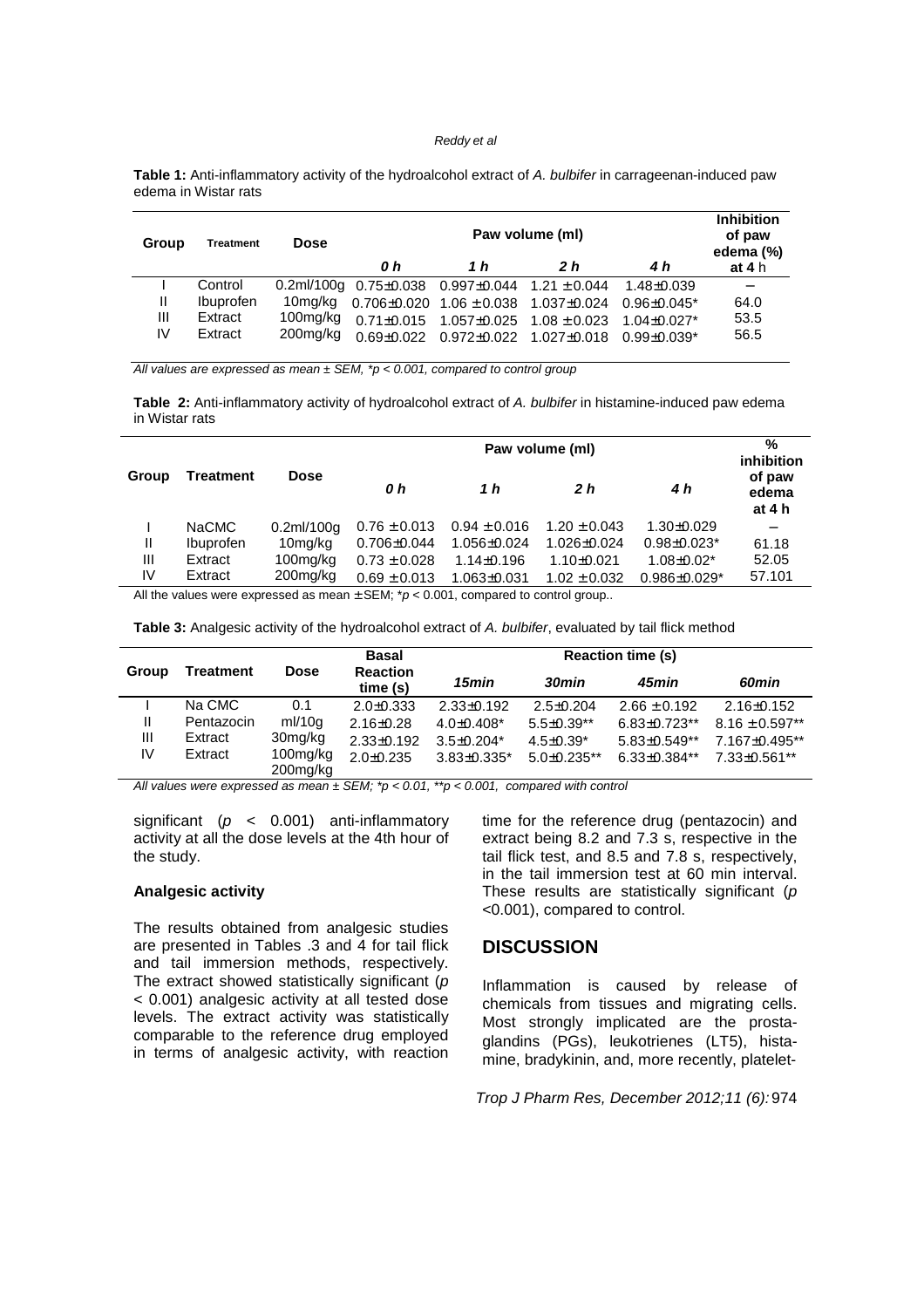|         | <b>Treatment</b>   | <b>Dose</b>             | Basal<br><b>Reaction</b><br>time (s) | <b>Reaction time (s)</b>          |                                          |                                   |                                 |
|---------|--------------------|-------------------------|--------------------------------------|-----------------------------------|------------------------------------------|-----------------------------------|---------------------------------|
| Group   |                    |                         |                                      | 15min                             | 30 <sub>min</sub>                        | 45min                             | 60 <sub>min</sub>               |
|         | Na CMC             | $0.1$ ml/10q            | $2.5 \pm 0.204$                      | $2.16 \pm 0.28$                   | $2.33 \pm 0.192$                         | $2.5 + 0.204$                     | $2.66 + 0.192$                  |
|         | Pentazocin         | 30mg/kg                 | $2.33 \pm 0.192$                     | $4.167 \pm 0.366$ *               | $5.5 \pm 0.311$ **                       | $7.0 + 0.235**$                   | $8.5 \pm 0.204**$               |
| Ш<br>IV | Extract<br>Extract | $100$ mg/kg<br>200mg/kg | $2.16 \pm 0.152$<br>$2.3 \pm 0.192$  | $3.66 + 0.192*$<br>$3.83 + 0.28*$ | $4.5 \pm 0.204**$<br>$4.83 \pm 0.435$ ** | $6.0 + 0.235**$<br>$6.5 + 0.456*$ | $7.0 + 0.577**$<br>7.83±0.459** |

**Table 4:** Analgesic activity of the hydroalcohol extract of A. bulbifer, evaluated by tail immersion method

activating factor (PAF) and interleukin-1[9].. The healing process of inflammation is biphasic, namely, primary and secondary phases. Histamine is involved in the primary phase whereas prostaglandins are associated with the secondary phase. Both are known as inflammatory mediators [9,10].

Inhibition of inflammation by the extract at the doses tested (100 and 200 mg/kg) in carrageenan in both inflammation models ranged from 52 - 57 %. Inflammation inhibition by the extract is less than that of the reference compound, ibuprofen due probably by interference by other compounds in the crude extract. However, the extract exhibited consistent anti-inflammatory activity irrespective of the model used, and this suggests that anti-inflammatory effect may be due to the inhibition of prostaglandin synthesis [9,10].

Tail-flick and tail immersion responses are believed to be spinally mediated reflex. The effectiveness of analgesic agents in the tailflick pain model is highly correlated with relief of human pain [13]. In the two models used, though the data showed that the extract dose-dependently increased pain threshold, the increase in the pain threshold tail flick latency profiles of the extract were less than that of the standard drug, pentazocin. The µ receptor stimulation is generally associated with pain relief and has been shown to be potent in regulating thermal pain [13]. Nonanalgesic effects via  $\mu$  receptors include respiratory depression and, most importantly for therapeutic considerations, is its induction of physical dependence [14]. Activation of µ2 opioid subtype leads to spinal analgesia and

commonly causes constipation as adverse effect. Therefore, taking all these data together we believe that the analgesic activity of the extract is most likely to be mediated by central action (spinally and supraspinally) [14] and indicates a codeine-like mechanism by binding with opioid receptors.

In tail flick method, the extract showed significant activity after 45 min but in the tail immersion method, the extract showed significant activity 30 min after administration.

## **CONCLUSION**

 On the basis of our findings, it can be inferred that the hydroalcohol extract of A. bulbifer has analgesic and anti-inflammatory activities. These activities are dose-related. The results corroborate the basis for the traditional use of the plant in folk medicine. Howeverm further investigations are required to identify the active components as well as undertake advanced studies on the efficacy of the identified compounds.

## **ACKNOWLEDGEMENT**

The authors are thankful to Professor VS Raju, taxonomist, of the Department of Botany, Kakatiya University, Warangal, Andhra Pradesh, India for identification and authentication of the plant material used, and also to the management and faculty of Vaagdevi College of Pharmacy, Hanamkonda, Andhra Pradesh, India, for providing adequate facilities to carry out this research work.